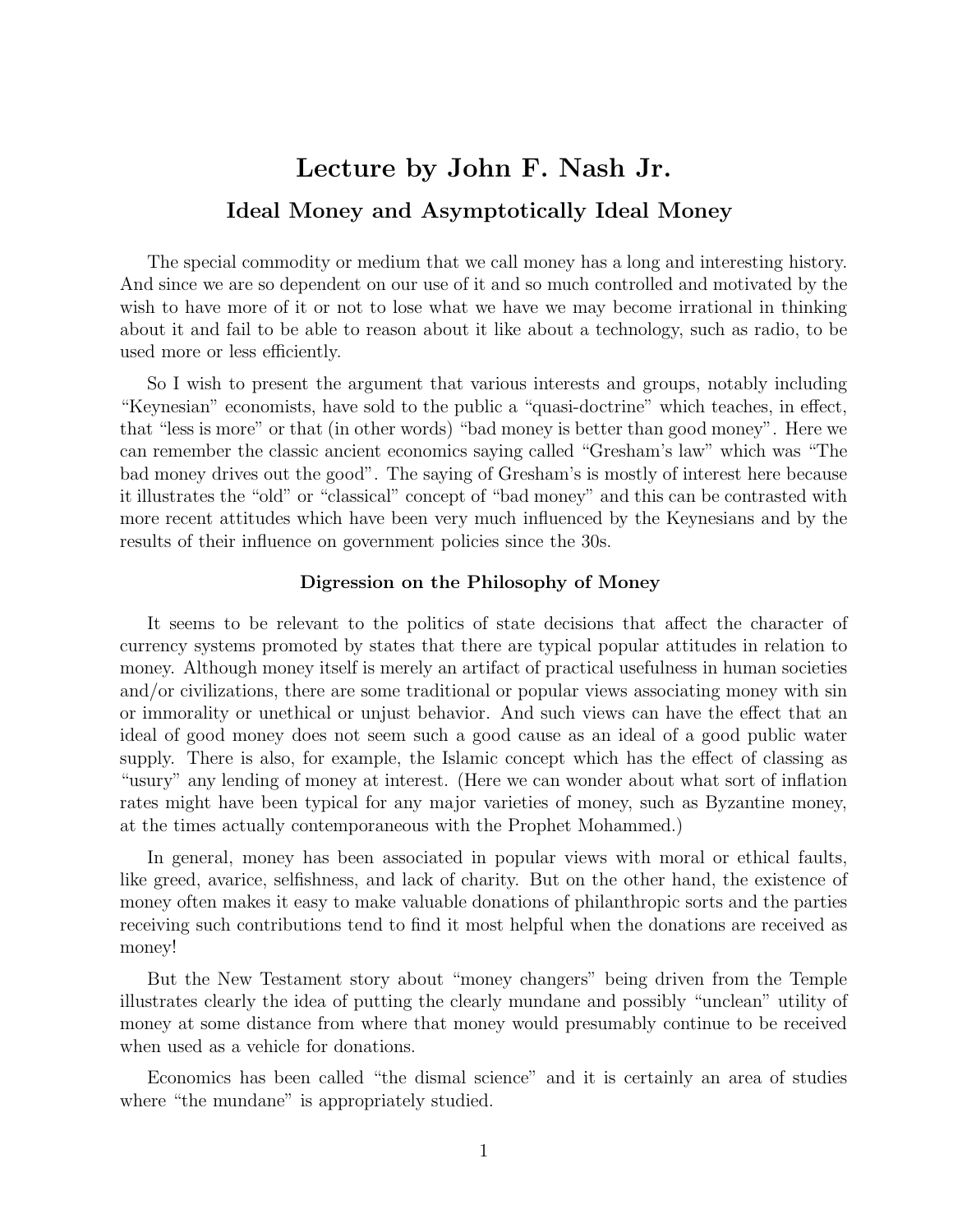And philosophically viewed, money exists only because humanity does not live under "Garden of Eden" conditions and there are specializations of labor functions. So we are always exchanging, mediated by money transfers, the differing fruits of our varied forms of labor.

#### Welfare Economics

A related topic, which we can't fully consider in a single lecture, is that of the considerations to be given by society and the national state to "social equity" and the general "economic welfare". Here the key viewpoint is methodological, as we see it. HOW should society and the state authorities seek to improve economic welfare generally and what should be done at times of abnormal economic difficulties or "depression"?

We can't go into it all, but we feel that actions which are clearly understandable as designed for the purpose of achieving a "social welfare" result are best. And in particular, programs of unemployment compensation seem to be comparatively well structured so that they can operate in proportion to the need.

#### Money, Utility, and Game Theory

In the sort of game theory that is studied and applied by economists the concept of "utility" is very fundamental and essential. Von Neumann and Morgenstern give a notably good and thorough treatment of utility in their book (on game theory and economic behavior). The concept of utility (mathematical) does indeed predate the book of Von Neumann and Morgenstern. And for example, as a concept, mathematical utility can be traced back to a paper published in 1886 in Pisa by G. B. Antonelli.

When one studies what are called "cooperative games", which in economic terms include mergers and acquisitions or cartel formation, it is found to be appropriate and is standard to form two basic classifications:

(1): Games with transferable utility. (and)

(2): Games without transferable utility (or "NTU" games).

In the world of practical realities it is money which typically causes the existence of a game of type (1) rather than of type (2); money is the "lubrication" which enables the efficient "transfer of utility". And generally if games can be transformed from type (2) to type (1) there is a gain, on average, to all the players in terms of whatever might be expected to be the outcome.

But this function of money in generally facilitating the transfer of utility would seem to be as well performed by the currency of Thailand as by that of Switzerland. Or the question can be asked "How do 'good money' and 'bad money' differ, if at all, for the valuable function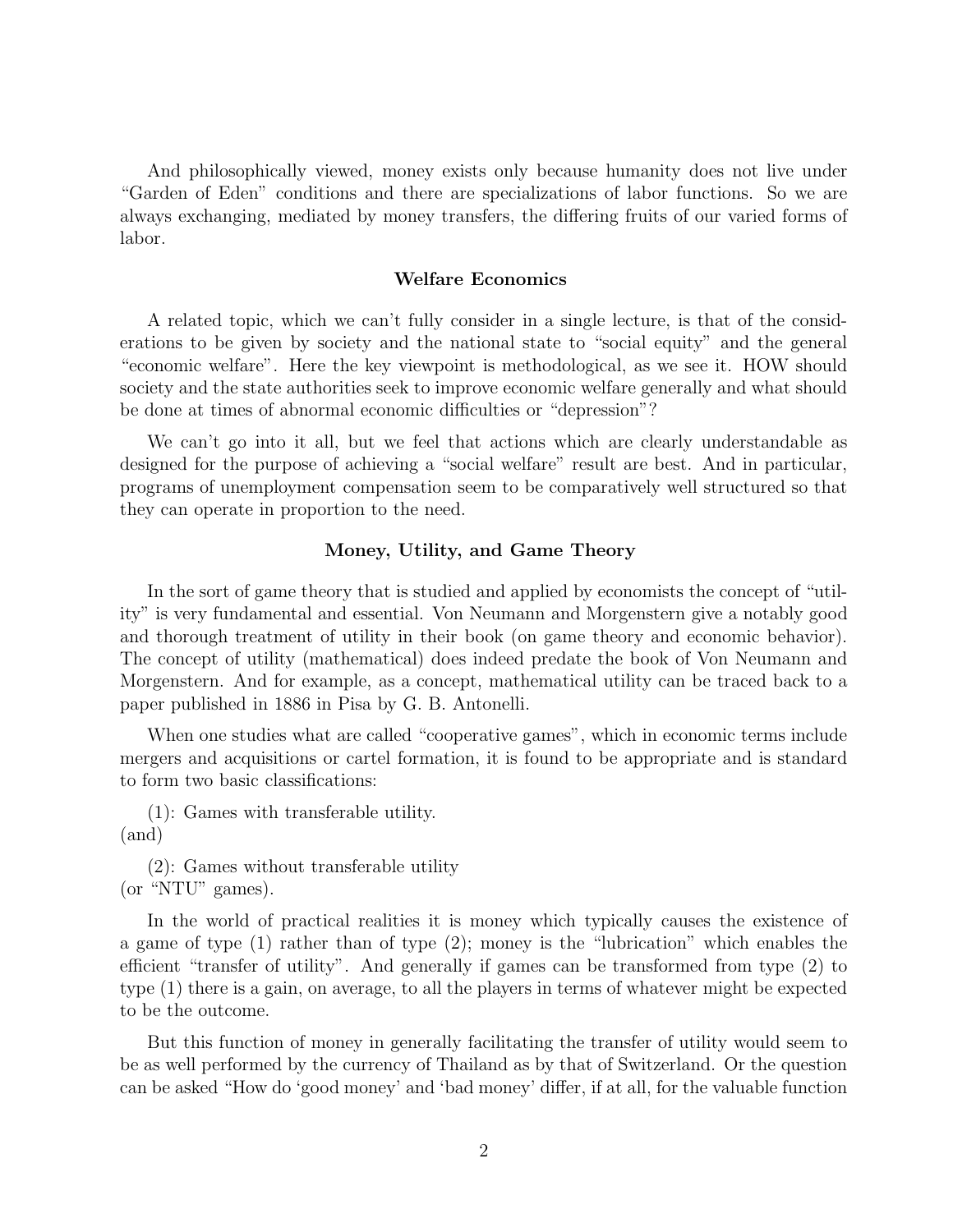of facilitating utility transfer?". But if we consider contracts having a relatively long time axis then the difference can be seen clearly.

Consider a society where the money in use is subject to a rapid and unpredictable rate of inflation so that money worth 100 now might be worth from 50 to 10 by a year from now. Who would want to lend money for the term of a year?

In this context we can see how the "quality" of a money standard can strongly influence areas of the economy involving financing with longer-term credits.

And also, if we view money as of importance in connection with transfers of utility, we can see that money itself is a sort of "utility", using the word in another sense, comparable to supplies of water, electric energy or telecommunications. And then, if we think about it, we can consider the quality of money as comparable to the quality of some "public utility" like the supply of electric energy or of water.

#### "Keynesians"

The thinking of J. M. Keynes was actually multi- dimensional and consequently there are quite different varieties of persons at the present time who follow, in one way or another, some of the thinking of Keynes. And of course SOME of his thinking was scientifically accurate and thus not disputable. For example, an early book written by Keynes was the mathematical text "A Treatise on Probability".

The label "Keynesian" is convenient, but to be safe we should have a defined meaning for this as a party that can be criticized and contrasted with other parties.

So let us define "Keynesian" to be descriptive of a "school of thought" that originated at the time of the devaluations of the pound and the dollar in the early 30's of the 20th century. Then, more specifically, a "Keynesian" would favor the existence of a "manipulative" state establishment of central bank and treasury which would continuously seek to achieve "economic welfare" objectives with comparatively little regard for the long term reputation of the national currency and the associated effects of that on the reputation of financial enterprises domestic to the state.

And indeed a very famous saying of Keynes was "...in the long run we will all be dead ...".

#### Ideal Money as a Concept

A paper has already been published on the topic of "Ideal Money" and with that title. That paper of ours was published in the Southern Economic Journal after a lecture had been given on that topic at the meeting of the Southern Economic Association in Tampa, Florida.

So it is better now not to cover again in full the grounds of the ideas presented there and the specifics about how "ideal money" currencies could be arranged for by using linkage to an appropriate index of the prices of internationally traded commodities. (Note that gold and silver are EXAMPLES of internationally traded commodities.)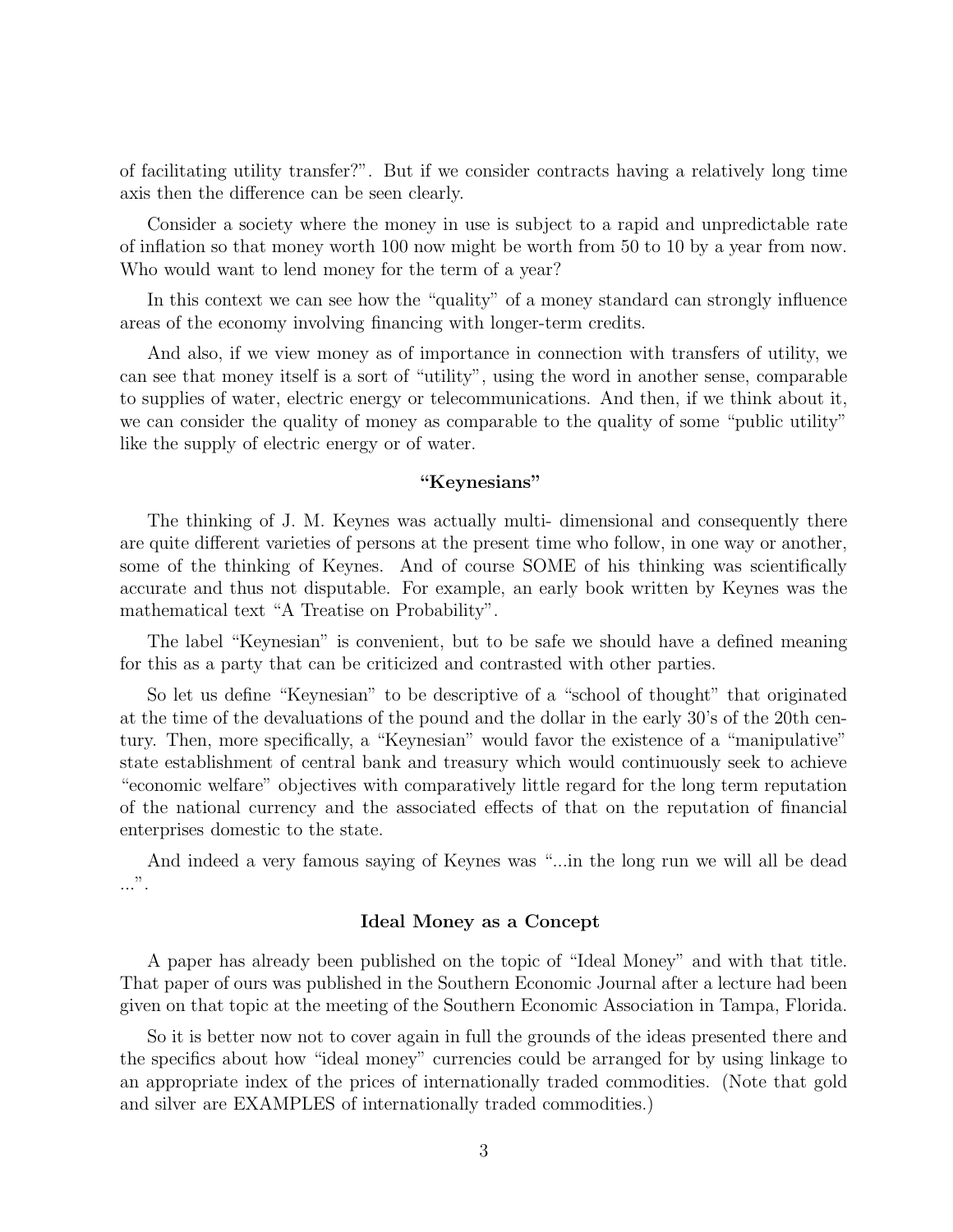#### In Transition to Optimal Standards

Our view is that if it is viewed scientifically and rationally (which is psychologically difficult!) that money should have the function of a standard of measurement and thus that it should become comparable to the watt or the hour or a degree of temperature. And money, as an efficient practical means of transferring utility, naturally links directly with the game theoretic idea of "TU games" (games with transferable utility).

(Of course it is well known that in general the psychological reaction of a human of this world in relation to alternative prospects involving his or her receipt of money, this with elements of uncertainty linked with probabilities, tends to be NON-LINEAR. And this has the effect that the human individuals utility for money is typically a non-linear function, as it were, of the prospective quantities of money to be possibly received.)

It is so desirable in game theory to have transferable utility that that those using gametheoretic analyses go ahead and use the transferable utility concept although it might not be entirely fitting except for individual games of comparatively small weight played by large insurance companies.

The paper called "Ideal Money" that was recently published in the Southern Economic Journal presented a possible conventional basis for money of "ideal" type. This variety of money would be intrinsically free of "inflationary decadence" similarly to how money would be free from that on a true "gold standard", but the proposed basis for that was not the proposal of a linkage to gold.

But it seems very likely that, although that scheme for arranging for a system of money with ideal qualities would work well, that, on the other hand, it would be politically difficult to arrive at the implementation of such a system.

(One can observe, for comparison, the difficulties that are found in connection with issues of which national regions should or should not be included with the group making use of the new "euro" currency. For example, the Turks would like to become club members but the Scandinavians and the U.K. British are not convinced that they would be beneficiaries by inclusion.)

#### The Confessional of Targeting

It was the observation of a new "line" that has become popular with those responsible for "central banking" functions relating to national currencies that gave us the idea for the study of "asymptotically ideal" money.

The idea seems paradoxical, but by speaking of "inflation targeting" these responsible officials are effectively CONFESSING that, notwithstanding how they formerly were speaking about the difficulties and problems of their functions, that it is indeed after all possible to control inflation by controlling the supply of money (as if by limiting the amount of individual "prints" that could be made of a work of art being produced as "prints").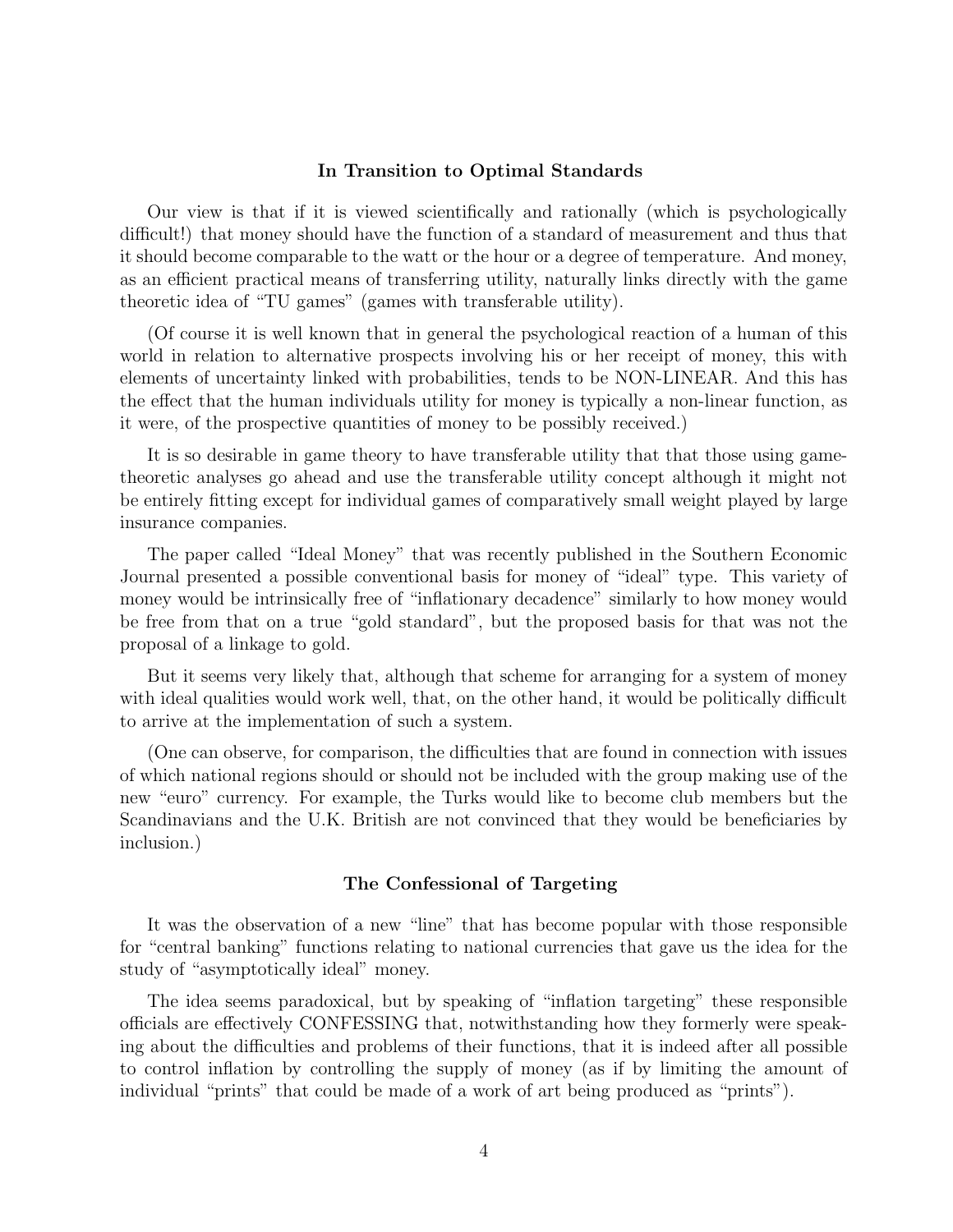This popularity of the line of "inflation targeting" seems to have started in New Zealand, which is the place, among the USA, Canada, Australia, and New Zealand, which had the most depreciated dollar. And we can note also that New Zealand was hardly a place where any crisis of poverty really forced them to not maintain the value of their dollar but rather just a place where "Keynesian" thinking was probably very influential.

Our observation, based on thinking in terms of "the long term" rather than in terms of "short range expediency", was simply that there is no ideal rate of inflation that should be selected and chosen as the target but rather that the ideal concept would necessarily be that of a zero rate for what is called inflation.

But of course, also, central monetary authorities of a state cannot actually do anything of the form that can be called "inflation targeting" without having some means for measuring inflation. How would they do this? The means for measuring inflation that they would naturally use would be a "cost of living" index relating to domestic prices within the territory of the state.

In the USA the standard domestic "cost of living" index has a long history and it actually originated back in the days when the USA was still on the "gold standard" with regard to the monetary standards being accepted then. And most states nowadays having large domestic economies also have some sort of an analogous index of prices.

#### Currencies in Competition

It is observable that certain types of financial enterprises, such as large internationally operating insurance companies, tend to migrate to national homes where the national currency is of at least comparatively higher quality (such as, e. g., Switzerland).

In the near future there may be a smaller number of major currencies used in the world and these may stand in competitive relations among themselves. There is now the "euro" and the old inflationary history of the Italian lira is past history now. And there COULD be introduced, for example, a similar international currency for the Islamic world or for South Asia, or for South America, or here or there.

And if "inflation targeting" were used as a "line" by the managers handling all of these various internationally prominent currencies then there would arise interesting possibilities for comparisons between these major currencies. Each of the currencies managed thusly would have its officially recognized status in terms of inflation as measured by the domestic index of costs of the state of the managers. But also, and this is what is more significant from an internationally oriented viewpoint, the various currencies would have rates of exchange so that they could be realistically compared in terms of their actual values.

And so the various currencies managed with "inflation targeting" would be comparable by users or observers who would be able to form opinions about the quality of the currencies. And what I want to suggest is that "the public" or the users, those for whom a medium of exchange functions as a basic utility, may develop opinions that are critical of currencies of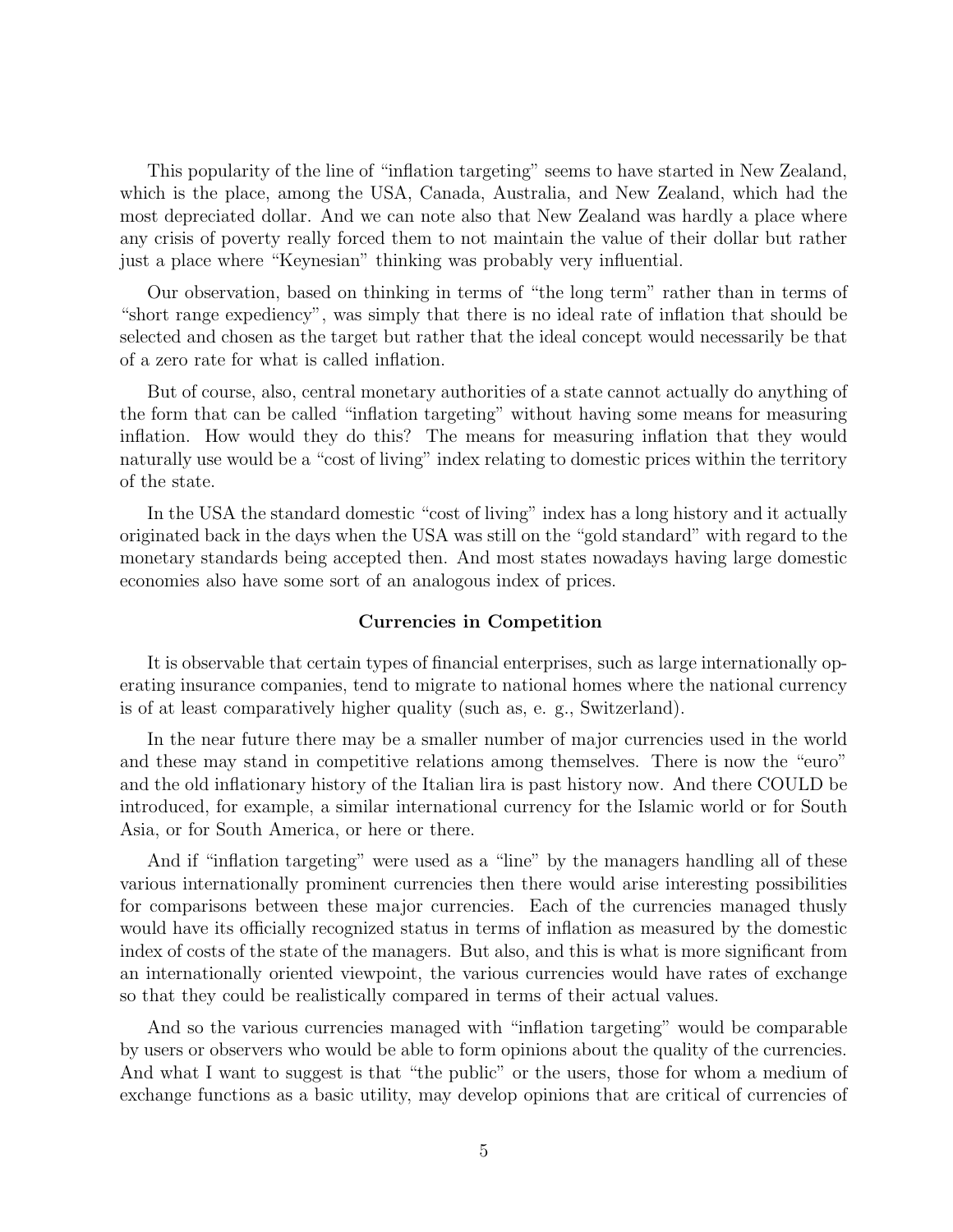lower "value quality". That is, the public may learn to demand better quality of that which CAN be managed to be of better quality or which can be managed to be of the lower quality observed in so many of the various national currencies in the 20th century.

So here is the possibility of "asymptotically ideal money". Starting with the idea of value stabilization in relation to a domestic price index associated with the territory of one state, beyond that there is the natural and logical concept of internationally based value comparisons. The currencies being compared, like now the euro, the dollar, the yen, the pound, the swiss franc, the swedish kronor, etc. can be viewed with critical eyes by their users and by those who may have the option of whether or not or how to use one of them. This can lead to pressure for good quality and consequently for a lessened rate of inflationary depreciation in value.

Illustrating the principle of these optional choices, the people of Sweden recently had the opportunity of voting in a referendum on whether or not Sweden should join the eurocurrency bloc and replace the kronor by the euro and thus use the same currency as Finland. The people voted against that, for various reasons. But it cannot be irrelevant whether or not the future quality of a currency is really assured or whether instead that it depends on the shifting sands of political decisions or the possibly arbitrary actions of a bureaucracy of officials.

The voters in the U.K. are expecting to have the opportunity to vote in a referendum relating to the adoption, for the U.K., of the euro (which is already adopted in Ireland). Here they have a dramatic conflict, since the pound was the original currency of "the gold standard", with its value pegged to gold in 1717 by Isaac Newton who was then Master of the Mint. (Of course it was not irrelevant that George II, the king then, was an early Hanoverian and also ruled territories in Germany.)

In recent years the pound has had a comparatively good rating with regard to inflation, inferior to the rating of the swiss franc but superior to most currencies of the world. So the British have the alternatives of accepting adoption of the euro when first voting, or after a delay, or never.

We can legitimately wonder how the speediness of its adoption or delays in its adoption might affect the policies operating to control the actual exchange value of the euro. The constitutional structure of the authority behind the euro is of the "paper money" character in that nothing is really guaranteed as far as the value of the euro is concerned. But this is typical of all currencies used in the world nowadays.

Of course when a currency, for a time, does have a specification of its value beyond the local fiat of administrators in its national home, like the money of Argentina had a peg to the U.S. dollar a few years ago, then international observers can wisely distrust the reliability of such a stabilization of its value. Such forms of value definition are not necessarily unsound, particularly when a small economy, like that of Panama, links its currency to that of a larger area like that of the USA. But it is obvious that this sort of thing puts a burden on the foundation of the currency that is used as a reference basis.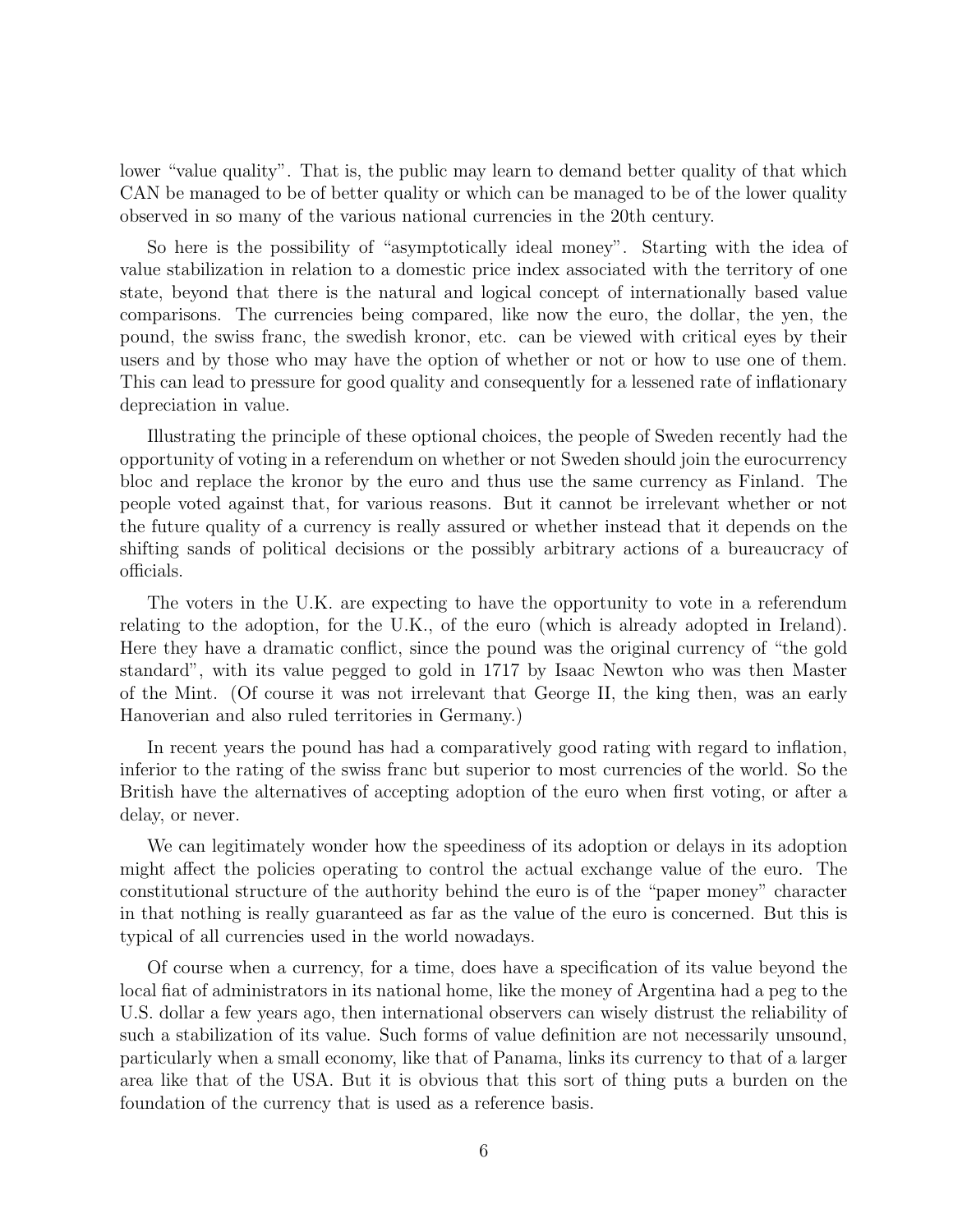For example, if all sorts of non-European countries decided to define the values of their currencies as on a par with the euro, without actually joining into any system of cooperative regulations associated with that, then the effect of that would seem likely to destabilize the stability of the euro if it would otherwise be highly stable and of good value quality.

#### Political Evolution

There perhaps will always be "politics", like also "death and taxes". But it is sometimes remarkable how political contexts can evolve. And in relation to that I think that it is possible that "the Keynesians" are like a political faction that will become less influential as a result of political evolution. The "Keynesian" view of things did not come into existence until after the time when what we can call "Bolshevik communism" had become established in Russia. And by this label we wish to differentiate between any theoretical or ideal concept of communism and the actual form of governing regime structure that came to exercise state power in Moscow. (All over the world varieties of states make claims to have governments very properly or even ideally devoted to the interests of the citizens or nationals of those states and always an externally located critic can argue that the government is actually a sort of despotism.)

The Keynesians implicitly always have the argument that some good managers can do things of beneficial value, operating with the treasury and the central bank, and that it is not needed or appropriate for the citizenry or the "customers" of the currency supplied by the state to actually understand, while the managers are managing, what exactly they are doing and how it will affect the "pocketbook" circumstances of these customers.

I see this as analogous to how the "Bolshevik communists" were claiming to provide something much better than the "bourgeois democracy" that they could not deny existed in some other countries. But in the end the "dictatorship of the proletariat" seemed to become rather exposed as simply the dictatorship of the regime. So there may be an analogy to this as regards those called "the Keynesians" in that while they have claimed to be operating for high and noble objectives of general welfare what is clearly true is that they have made it easier for governments to "print money".

So I see the Keynesians as in a weak sense comparable to the "Bolsheviks" because of the support of both parties for a certain "lack of transparency" relating to the functions of government as seen by the citizenry. And for both of them it can be said that they tend to think in terms of government agencies operating in a benevolent fashion that is, however, beyond the comprehension of the citizens of the state. And this parallel makes it seem not implausible that a process of political evolution might lead to the expectation on the part of citizens in the "great democracies" that they should be better situated to be able to understand whatever will be the monetary policies which, indeed, are typically of great importance to citizens who may have alternative options for where to place their "savings".